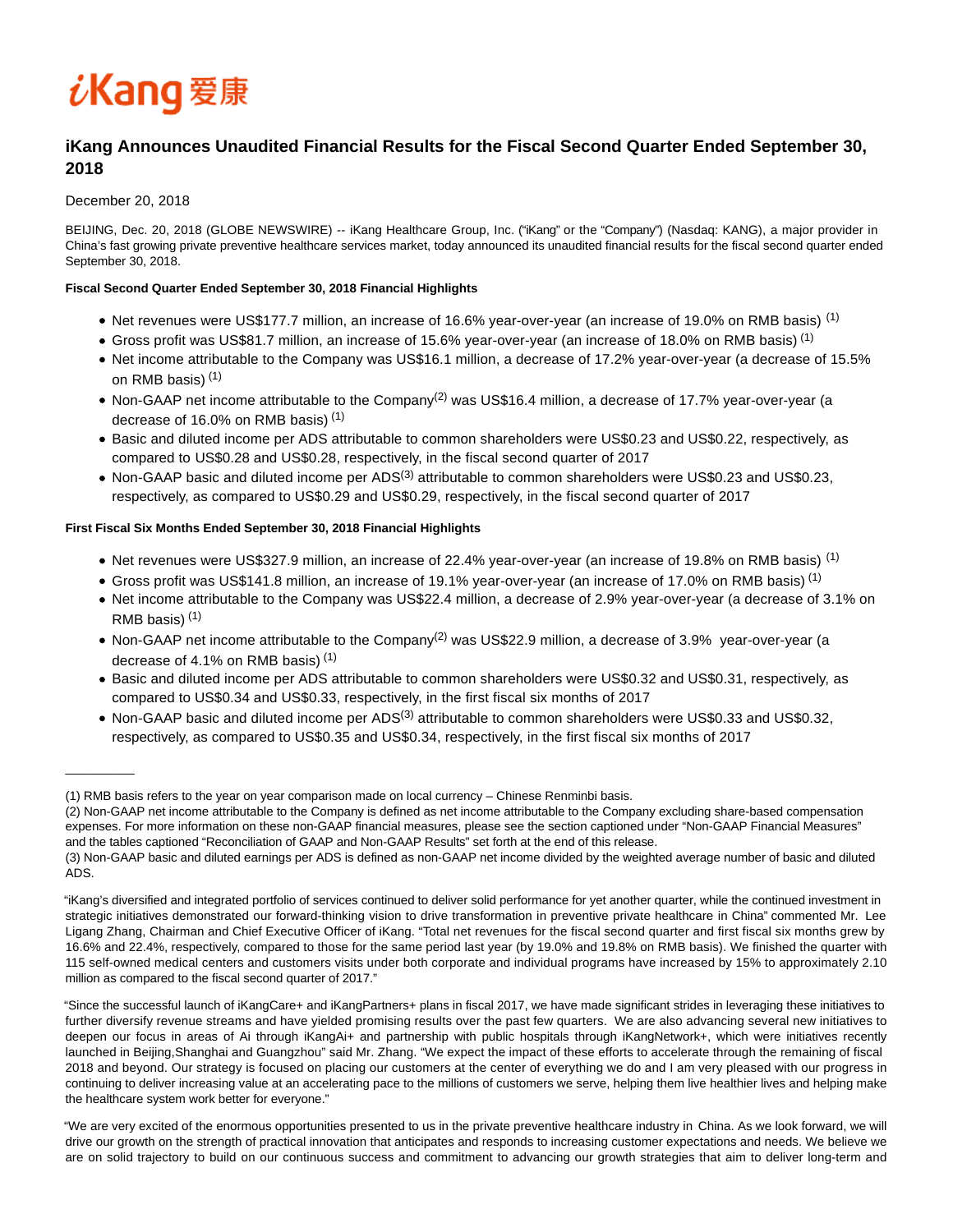#### **FISCAL SECOND QUARTER ENDED SEPTEMBER 30, 2018 UNAUDITED FINANCIAL RESULTS**

#### **Net Revenues** (4)

Net revenues for the fiscal second quarter were US\$177.7 million, representing a 16.6% increase from US\$152.4 million in the same period of the last fiscal year. On a RMB basis, the revenue growth was 19.0% compared to the fiscal second quarter of 2017. As of September 30, 2018, the number of self-owned medical centers totaled 115 compared to 110 as of September 30, 2017. In this quarter, the Company served approximately a total of 2.10 million customer visits under both corporate and individual programs, representing an increase of 15.0% compared to the fiscal second quarter of 2017.

The table below sets forth a breakdown of net revenues:

| (US\$ million)              | <b>Fiscal Second Quarter</b><br>Ended September 30, 2018 | <b>Fiscal Second Quarter</b><br>Ended September 30, 2017 | YoY % Change |  |
|-----------------------------|----------------------------------------------------------|----------------------------------------------------------|--------------|--|
| <b>Medical Examinations</b> | 139.6                                                    | 122.0                                                    | 14.4%        |  |
| <b>Disease Screening</b>    | 20.5                                                     | 14.8                                                     | 38.7%        |  |
| <b>Dental Services</b>      | 4.6                                                      | 4.6                                                      | 0.8%         |  |
| <b>Other Services</b>       | 13.0                                                     | 11.0                                                     | 18.1%        |  |
| Total                       | 177.7                                                    | 152.4                                                    | 16.6%        |  |

Medical Examinations: Net revenues for the quarter were US\$139. 6 million, representing a 14.4% increase from US\$122.0 million in the same period of the last fiscal year.

Disease Screening: Net revenues for the quarter were US\$20.5 million, representing a 38.7% increase from US\$14.8 million in the same period of the last fiscal year. Disease screening services refer to the additional services requested by individuals under the basic corporate medical examination programs as a result of individual needs.

(4) iKang adopted ASC 606 by using modified retrospective method since April 1, 2018. The impact of applying this ASC is insignificant.

Dental Services: Net revenues for the quarter were US\$4.6 million, which remained stable compared to US\$4.6 million in the same period of the last fiscal year.

Other Services: Net revenues for the quarter were US\$13.0 million, representing an 18.1% increase from US\$11.0 million in the same period of the last fiscal year.

#### **Cost of Revenues**

\_\_\_\_\_\_\_\_\_\_

Cost of revenues for the quarter was US\$96.0 million, representing a 17.4% increase from US\$81.7 million in the same period of the last fiscal year.

#### **Gross Profit and Gross Margin**

Gross profit for the quarter was US\$81.7 million, representing a 15.6% increase from US\$70.7 million in the same period of the last fiscal year. Gross margin for the quarter was 46.0%, as compared to 46.4% in the second quarter of the last fiscal year.

#### **Operating Expenses**

Total operating expenses for the quarter was US\$53.5 million, representing a 39.9% increase from US\$38.2 million in the same period of the last fiscal year.

#### Selling and marketing expenses

Selling and marketing expenses for the quarter were US\$26.8 million, accounting for 15.1% of total net revenues as compared to 12.9% in the same period of the last fiscal year.

#### General and administrative expenses

General and administrative expenses for the quarter were US\$25.7 million, accounting for 14.5% of total net revenues as compared to 11.7% in the same period of the last fiscal year. Excluding share-based compensation expenses of US\$234,000 for this quarter and US\$389,000 for the same quarter of the last fiscal year, the general and administrative expenses for the quarter was US\$25.5 million, accounting for 14.3% of total net revenue as compared to 11.4% in the same period of the last fiscal year.

#### Research and development expenses

Research and development expenses for the quarter were US\$0.9 million, accounting for 0.5% of total net revenues as compared to 0.5% in the same period of the last fiscal year.

#### **Income from Operations**

Income from operations for the quarter was US\$28.2 million, representing a 13.0% decrease from US\$32.4 million in the same period of the last fiscal year. Excluding share-based compensation expenses of US\$234,000 for this quarter and US\$389,000 for the same quarter of the last fiscal year, non-GAAP income from operations for the quarter was US\$28.5 million as compared to US\$32.8 million, which reflected a decrease of 13.3%.

#### **Non-GAAP EBITDA**

Non-GAAP EBITDA for the quarter was US\$38.8 million, representing a 10.2% decrease from US\$43.2 million in the same period of the last fiscal year.

#### **Net Income**

Net income attributable to the Company for the quarter was US\$16.1 million, representing a decrease of 17.2% from US\$19.5 million in the same period of the last fiscal year.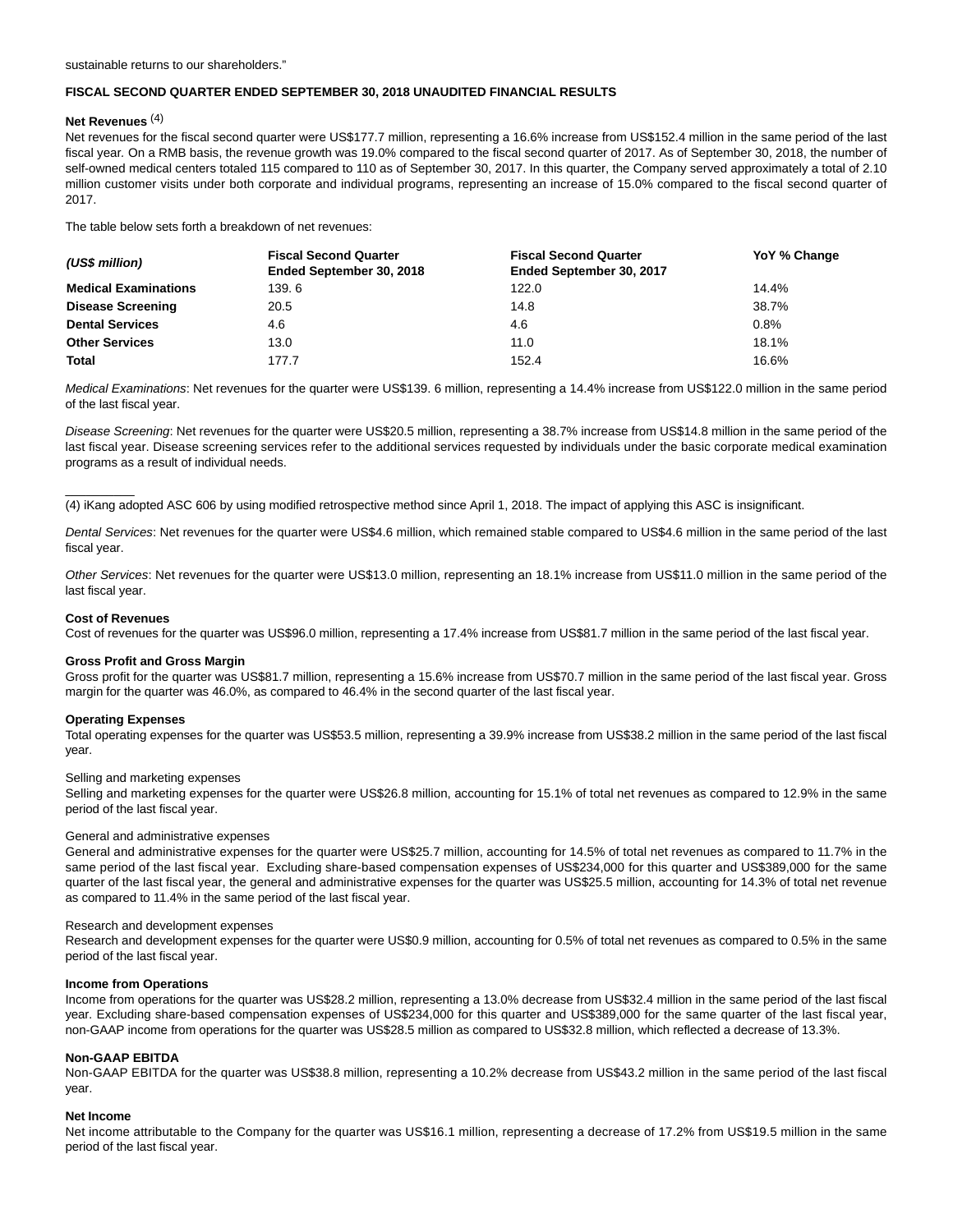Non-GAAP net income attributable to the Company for the quarter was US\$16.4 million, representing a decrease of 17.7% from US\$19.9 million in the same period of the last fiscal year.

#### **Basic and Diluted Earnings per ADS**

Basic and diluted income per ADS attributable to common shareholders were US\$0.23 and US\$0.22, respectively, as compared to US\$0.28 and US\$0.28, respectively, in the same quarter of 2017.

Non-GAAP basic and diluted income per ADS attributable to common shareholders were US\$0.23 and US\$0.23, respectively, as compared to US\$0.29 and US\$0.29, respectively, in the same quarter of 2017.

#### **FIRST FISCAL SIX MONTHS ENDED SEPTEMBER 30, 2018 UNAUDITED FINANCIAL RESULTS**

#### **Net Revenues** (4)

Net revenues for the first fiscal six months were US\$327.9 million, representing a 22.4% increase from US\$268.0 million in the same period of the last fiscal year. On a RMB basis, the revenue growth was 19.8%. From the beginning of the year, we have added five new medical centers. During the period, the Company served approximately a total of 3.79 million customer visits under both corporate and individual programs, representing an increase of 16.7% over the first fiscal six months of 2017.

The table below sets forth a breakdown of net revenues:

| (US\$ million)              | <b>Fiscal Six Months</b><br><b>Ended September 30.</b> | <b>Fiscal Six Months</b><br><b>Ended September 30,</b> | YoY % Change |  |
|-----------------------------|--------------------------------------------------------|--------------------------------------------------------|--------------|--|
|                             | 2018                                                   | 2017                                                   |              |  |
| <b>Medical Examinations</b> | 258.4                                                  | 217.0                                                  | 19.1%        |  |
| <b>Disease Screening</b>    | 37.7                                                   | 24.4                                                   | 54.4%        |  |
| <b>Dental Services</b>      | 9.9                                                    | 7.5                                                    | 32.7%        |  |
| <b>Other Services</b>       | 21.9                                                   | 19.1                                                   | 14.7%        |  |
| Total                       | 327.9                                                  | 268.0                                                  | 22.4%        |  |

Medical Examinations: Net revenues for the period were US\$258.4 million, representing a 19.1% increase from US\$217.0 million in the same period of the last fiscal year.

Disease Screening: Net revenues for the period were US\$37.7 million, representing a 54.4% increase from US\$24.4 million in the same period of the last fiscal year.

Dental Services: Net revenues for the period were US\$9.9 million, representing a 32.7% increase from US\$7.5 million in the same period of the last fiscal year.

Other Services: Net revenues for the period were US\$21.9 million, representing a 14.7% increase from US\$19.1 million in the same period of the last fiscal year.

#### **Cost of Revenues**

Cost of revenues for the period was US\$186.1 million, representing a 24.9% increase from US\$149.0 million in the same period of the last fiscal year.

#### **Gross Profit and Gross Margin**

Gross profit for the period was US\$141.8 million, representing a 19.1% increase from US\$119.0 million for the same period of the last fiscal year. Gross margin for the period was 43.2 %, as compared to 44.4% for the same period last fiscal year.

#### **Operating Expenses**

 $\overline{\phantom{a}}$ 

Total operating expenses for the period were US\$99.6 million, representing a 28.2% increase from US\$77.7 million for the same period of the last fiscal year.

#### Selling and marketing expenses

Selling and marketing expenses for the period were US\$51.2 million, accounting for 15.6% of total net revenues as compared to 14.5% for the same period of the last fiscal year.

(4) iKang adopted ASC 606 by using modified retrospective method since April 1, 2018. The impact of applying this ASC is insignificant.

#### General and administrative expenses

General and administrative expenses for the period were US\$46.8 million, accounting for 14.3% of total net revenues as compared to 14.0% for the same period of the last fiscal year. Excluding share-based compensation expenses of US\$526,000 for this period and US\$773,000 for the same period last year, the general and administrative expenses for the quarter was US\$46.2 million, accounting for 14.1% of total net revenue as compared to 13.6% in the same period of the last fiscal year.

#### Research and development expenses

Research and development expenses for the period were US\$1.7 million, accounting for 0.5% of total net revenues as compared to 0.5% for the same period of the last fiscal year.

#### **Income from Operations**

Income from operations for the period was US\$42.2 million, representing a 2.0% increase from US\$41.3 million for the same period of the last fiscal year. Excluding share-based compensation expenses of US\$526,000 for this period and US\$773,000 for the same period of the last fiscal year, non-GAAP income from operations for the period was US\$42.7 million as compared to US\$42.1 million for the same period of last fiscal year, which reflected a rise of 1.4%.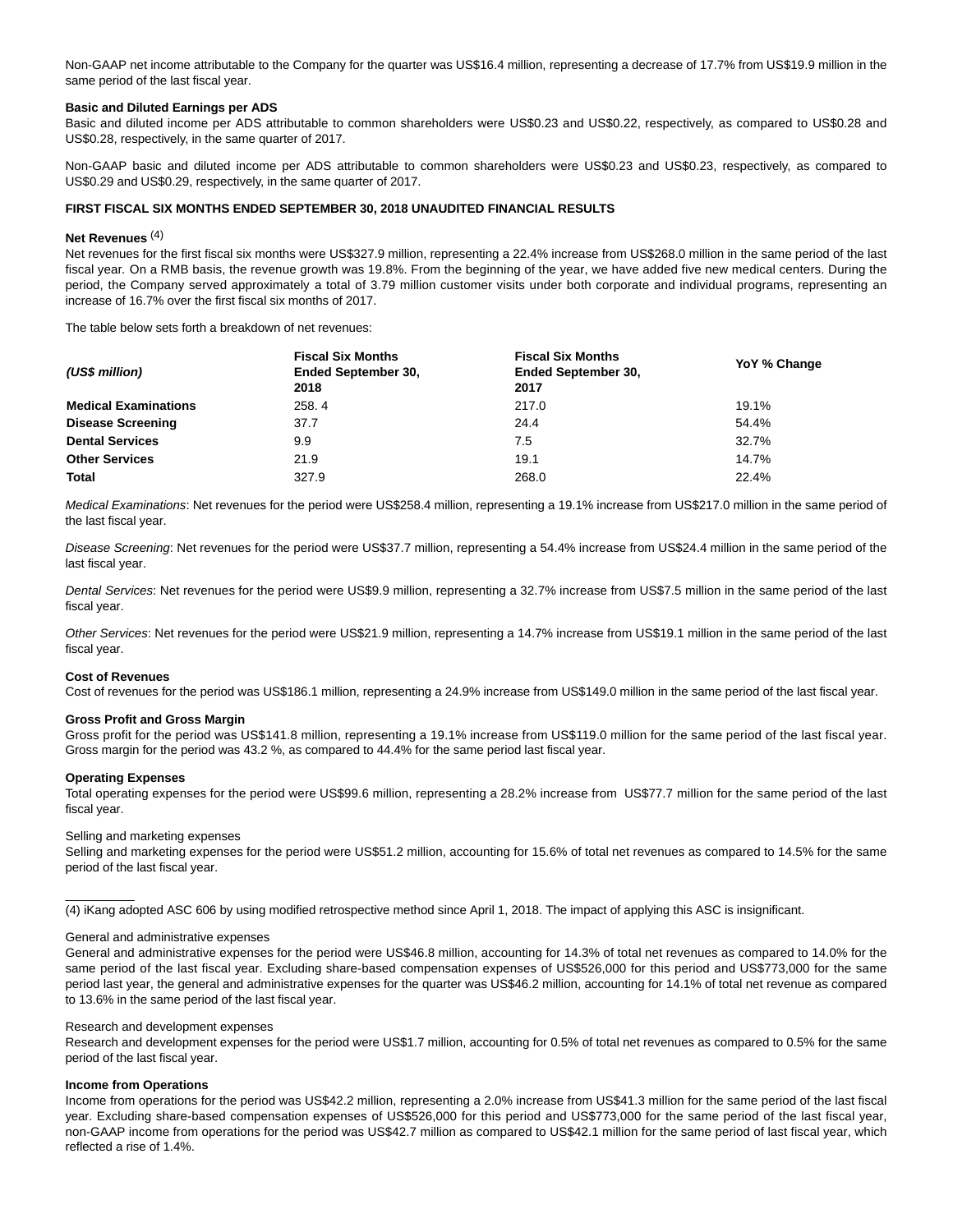#### **Non-GAAP EBITDA**

Non-GAAP EBITDA for the period was US\$64.4 million, representing a 2.7% increase from US\$62.7 million for the same period of the last fiscal year. Non-GAAP EBITDA margin for the period was 19.6% as compared to 23.4% for the same period of the last fiscal year.

#### **Net Income**

Net income attributable to the Company for the period was US\$22.4 million, representing a 2.9% decrease from US\$23.1 million for the same period of the last fiscal year.

Non-GAAP net income for the period was US\$22.9 million, representing a 3.9% decrease from US\$23.8 million for the same period of fiscal 2017. Non-GAAP net income margin for the period was 7.0% as compared to 8.9% for the same period of the last fiscal year.

#### **Basic and Diluted Income per ADS**

Basic and diluted income per ADS attributable to common shareholders were US\$0.32 and US\$0.31, respectively, compared to basic and diluted income per ADS attributable to common shareholders of US\$0.34 and US\$0.33, respectively, in the first fiscal six months 2017.

Non-GAAP basic and diluted income per ADS attributable to common shareholders were US\$0.33 and US\$0.32, respectively, compared to basic and diluted income per ADS attributable to common shareholders of US\$0.35 and US\$0.34, respectively, in the first fiscal six months 2017.

#### **Cash and Cash Equivalents**

As of September 30, 2018, the Company's cash and cash equivalents and restricted cash totaled US\$38.3 million, as compared to US\$46.4 million as of June 30, 2018.

#### **STATEMENT REGARDING UNAUDITED FINANCIAL INFORMATION**

The unaudited financial information set forth above is subject to adjustments that may be identified when audit work is performed on the Company's year-end financial statements, which could result in significant differences from this unaudited financial information.

#### **NON-GAAP FINANCIAL MEASURES**

To supplement our consolidated financial statements which are presented in accordance with U.S. GAAP, we also use non-GAAP operating income, non-GAAP net income and non-GAAP EBITDA as additional non-GAAP financial measures. We present these non-GAAP financial measures because they are used by our management to evaluate our operating performance. We also believe that these non-GAAP financial measures provide useful information to investors and others in understanding and evaluating our consolidated results of operations in the same manner as our management and in comparing financial results across accounting periods and to those of our peer companies.

Reconciliation of non-GAAP operating income, non-GAAP net income and non-GAAP EBITDA to the most directly comparable financial measures calculated and presented in accordance with U.S. GAAP is set forth at the end of this release.

#### **About iKang Healthcare Group, Inc.**

iKang Healthcare Group, Inc. is one of the largest providers in China's fast-growing private preventive healthcare space through its nationwide healthcare services network.

iKang's nationwide integrated network of multi-brand self-owned medical centers and third-party facilities, provides comprehensive and high-quality preventive healthcare solutions across China, including medical examination, disease screening, outpatient service and other value-added services. iKang's customer base primarily comprises corporate clients, who contract with iKang to deliver medical examination services to their employees and clients, and receive these services at pre-agreed rates. iKang also directly markets its services to individual customers. In the fiscal six months ended September 30, 2018, iKang served a total of 3.79 million customer visits under both corporate and individual programs.

As of December 20, 2018, iKang has a nationwide network of 119 self-owned operating medical centers, covering 35 of China's most affluent cities: Beijing, Shanghai, Guangzhou, Shenzhen, Chongqing, Tianjin, Nanjing, Suzhou, Hangzhou, Chengdu, Fuzhou, Jiangyin, Changzhou, Wuhan, Changsha, Yantai, Yinchuan, Weihai, Weifang, Shenyang, Xi'an, Wuhu, Guiyang, Ningbo, Foshan, Jinan, Bijie, Qingdao, Wuxi, Kaili, Mianyang, Zhenjiang, Guyuan and Liupanshui, as well as Hong Kong. iKang has also extended its coverage to over 200 cities by contracting with over 400 third-party facilities, which include select independent medical examination centers and hospitals across all of China's provinces, creating a nationwide network that allows iKang to serve its customers in markets where it does not operate its own medical centers.

#### **Forward-looking Statements**

This press release contains forward-looking statements. These statements, including management quotes and business outlook, are made under the "safe harbor" provisions of the U.S. Private Securities Litigation Reform Act of 1995. These forward-looking statements can be identified by terminology such as "will," "estimate," "project," "predict," "believe," "expect," "anticipate," "intend," "potential," "plan," "goal" and similar statements. iKang may also make written or oral forward-looking statements in its periodic reports to the U.S. Securities and Exchange Commission, in its annual report to shareholders, in press releases and other written materials and in oral statements made by its officers, directors or employees to third parties. Such statements involve certain risks and uncertainties that could cause actual results to differ materially from those expressed or implied in the forward-looking statements. These forward-looking statements include, but are not limited to, statements about: the Company's goals and strategies; its future business development, financial condition and results of operations; its ability to retain and grow its customer base and network of medical centers; the growth of, and trends in, the markets for its services in China; the demand for and market acceptance of its brand and services; competition in its industry in China; relevant government policies and regulations relating to the corporate structure, business and industry; fluctuations in general economic and business conditions in China. Further information regarding these and other risks is included in iKang's filing with the Securities and Exchange Commission. iKang undertakes no duty to update any forward-looking statement as a result of new information, future events or otherwise, except as required under applicable law.

#### **IR Contact:**

iKang Healthcare Group, Inc. Christy Xie Director of Investor Relations Tel: +86 10 5320 8599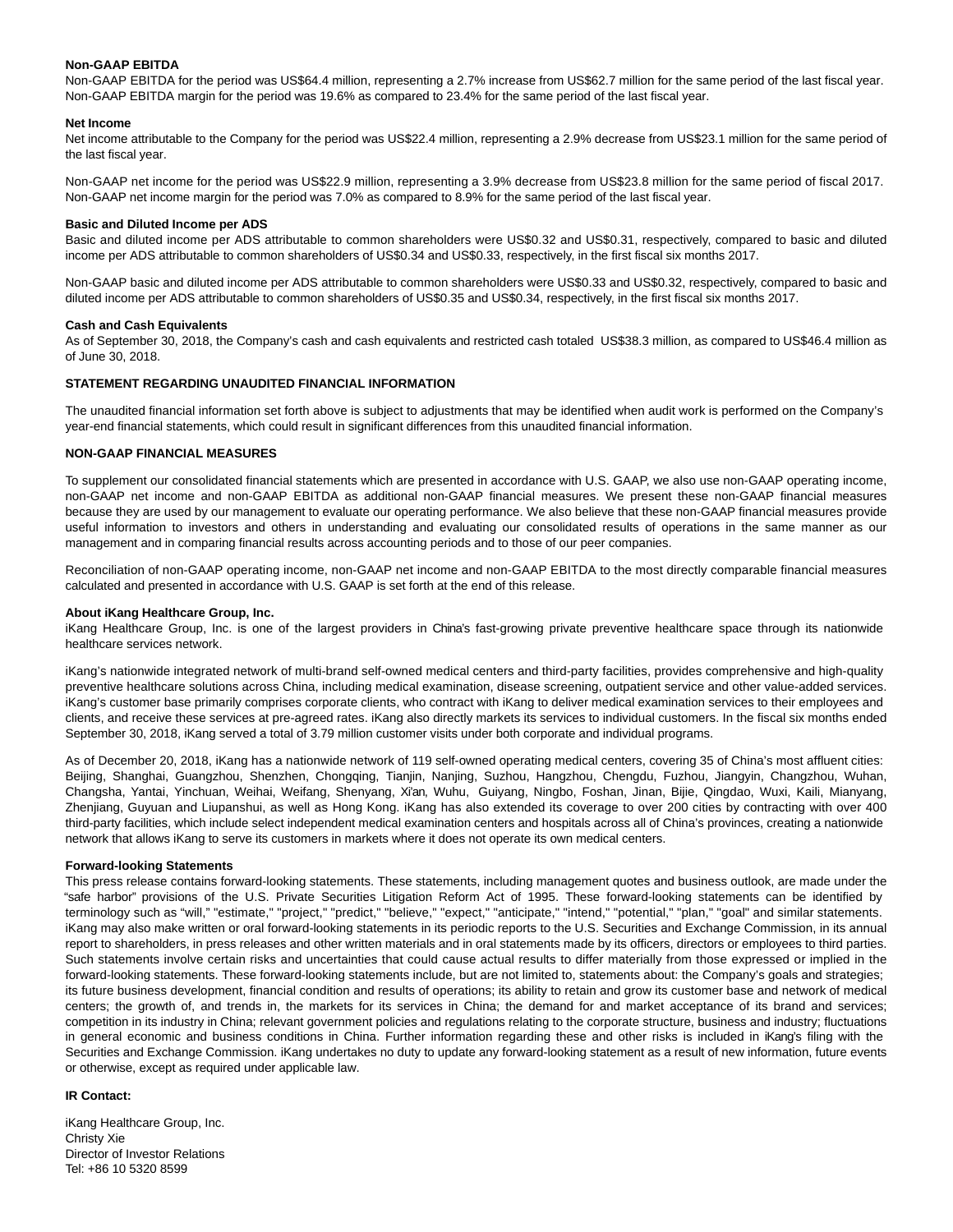FleishmanHillard Email[: ikang@fleishman.com](https://www.globenewswire.com/Tracker?data=QFWBFY_V-31Zomm9QGxANKbSbVjN-WQtpPwp8hGZkVFEsG1-FdlgeRaKaughPV3rF2aISPMiag7vp5g6ywE9r0QG3yxOYFlpmj1SSK9iWDA=)

## **IKANG HEALTHCARE GROUP, INC. CONDENSED CONSOLIDATED BALANCE SHEETS (In thousands of US dollars, except share data and per share data) (Unaudited)**

|                                                                                 | As of<br>March 31,<br>2018 | As of<br>September 30,<br>2018 |
|---------------------------------------------------------------------------------|----------------------------|--------------------------------|
| ASSETS                                                                          |                            |                                |
| Current assets:                                                                 |                            |                                |
| Cash and cash equivalents                                                       | \$62,901                   | \$38,276                       |
| Accounts receivable, net of allowance for doubtful accounts of \$23,142         | 149,259                    | 219,649                        |
| and \$24,396 as of March 31, 2018 and September 30, 2018, respectively          |                            |                                |
| Inventories                                                                     | 9,261                      | 9,506                          |
| Amount due from related parties                                                 | 7,019                      | 6,552                          |
| Prepaid expenses and other current assets                                       | 66,939                     | 79,180                         |
| Total current assets                                                            | \$295,379                  | \$353,163                      |
| Property and equipment, net                                                     | \$173,283                  | \$161,712                      |
| Acquired intangible assets, net                                                 | 21,993                     | 17,611                         |
| Goodwill                                                                        | 117,995                    | 108,792                        |
| Long-term investments                                                           | 196,816                    | 180,473                        |
| Deferred tax assets-non-current                                                 | 39,380                     | 48,826                         |
| Rental deposit and other non-current assets                                     | 20,309                     | 22,976                         |
| TOTAL ASSETS                                                                    | \$865,155                  | \$893,553                      |
| LIABILITIES, MEZZANINE AND EQUITY                                               |                            |                                |
| Current liabilities:                                                            |                            |                                |
| Accounts payable (including accounts payable of the consolidated VIEs           |                            |                                |
| without recourse to iKang Healthcare Group, Inc. of \$43,840                    |                            |                                |
| and \$49,476 as of March 31, 2018 and September 30, 2018, respectively)         | \$52,800                   | \$59,219                       |
| Accrued expenses and other current liabilities (including accrued expenses      |                            |                                |
| and other current liabilities of the consolidated VIEs without recourse         |                            |                                |
| to iKang Healthcare Group, Inc. of \$60,281 and \$64,257, as of March 31, 2018  |                            |                                |
| and September 30, 2018, respectively)                                           | 76,586                     | 79,904                         |
| Income tax payable (including income tax payable of the consolidated VIEs       |                            |                                |
| without recourse to iKang Healthcare Group, Inc. of \$13,523 and                |                            |                                |
| \$21,139 as of March 31, 2018 and September 30, 2018, respectively)             | 15,579                     | 24,038                         |
| Deferred revenues (including deferred revenues of the consolidated VIEs         |                            |                                |
| without recourse to iKang Healthcare Group, Inc. of \$87,388 and                |                            |                                |
| \$97,023 as of March 31, 2018 and September 30, 2018, respectively)             | 95,422                     | 103,447                        |
| Amounts due to related parties (including amounts due to related parties of the |                            |                                |
| consolidated VIEs and VIEs' subsidiaries without recourse to iKang              |                            |                                |
| Healthcare Group, Inc. of \$3,480 and \$3,668 as of March 31, 2018              |                            |                                |
| and September 30, 2018, respectively)                                           | 3,692                      | 3,819                          |
| Short term borrowings (including short term borrowings of the consolidated VIEs |                            |                                |
| without recourse to iKang Healthcare Group, Inc. of \$196,450 and \$186,824     |                            |                                |
| as of March 31, 2018 and September 30, 2018, respectively)                      | 196,450                    | 186,824                        |
| <b>Total current liabilities</b>                                                | \$440,529                  | \$457,251                      |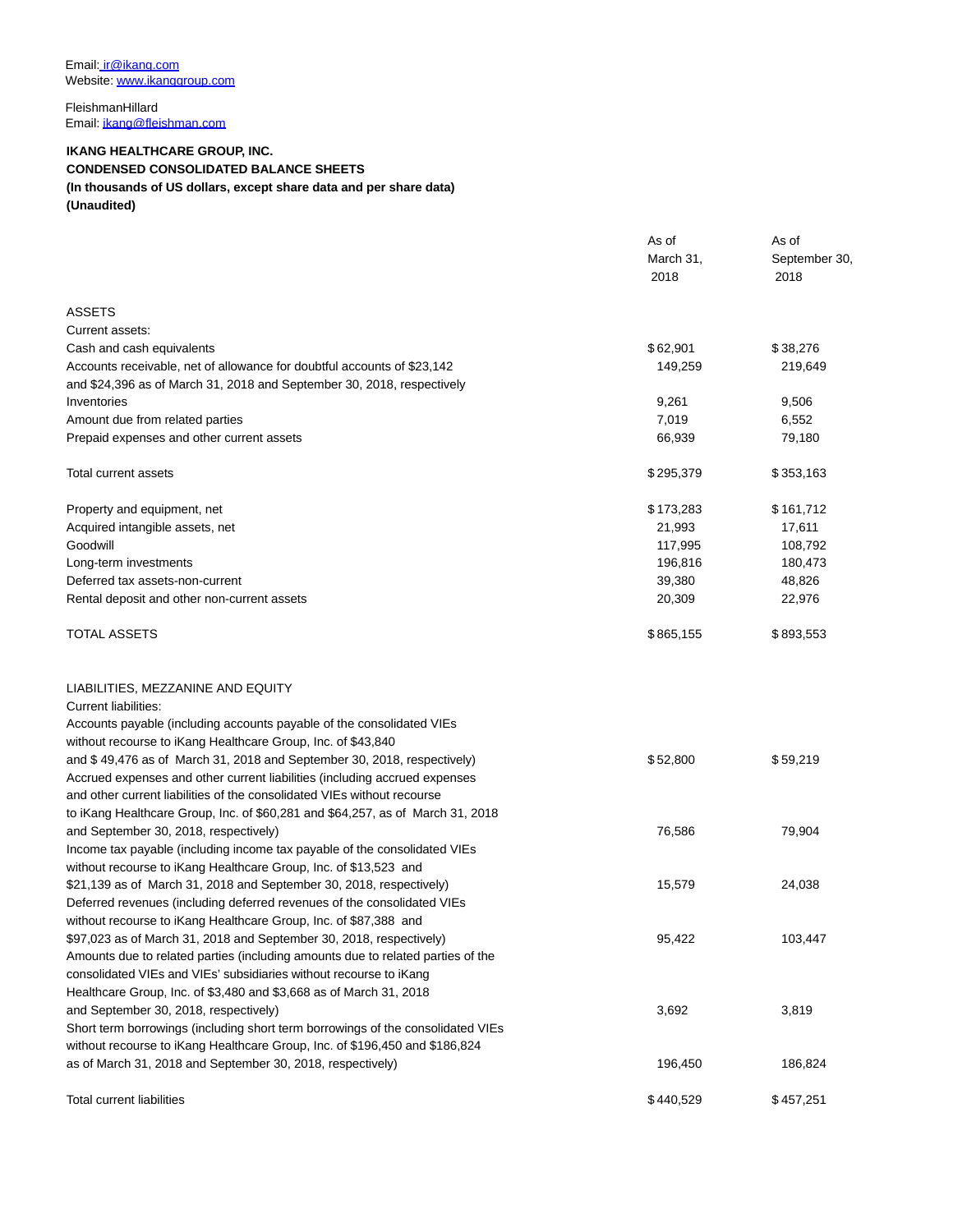## **IKANG HEALTHCARE GROUP, INC.**

# **CONDENSED CONSOLIDATED BALANCE SHEETS - continued**

# **(In thousands of US dollars, except share data and per share data)**

**(Unaudited)**

|                                                                                                                                                                                                                                                                                                             | As of<br>March 31,<br>2018 | As of<br>September 30,<br>2018 |
|-------------------------------------------------------------------------------------------------------------------------------------------------------------------------------------------------------------------------------------------------------------------------------------------------------------|----------------------------|--------------------------------|
| Deferred revenues-non-current<br>Long-term borrowings (including long term borrowings of the consolidated<br>VIEs and VIEs' subsidiaries without recourse to iKang Healthcare Group, Inc.                                                                                                                   |                            | 172                            |
| of \$38,884 and \$40,769 as of March 31, 2018 and September 30, 2018, respectively)<br>Deferred tax liabilities-non-current (including deferred tax liabilities<br>non-current of the consolidated VIEs without recourse to iKang<br>Healthcare Group, Inc. of \$4,944 and \$3,811 as of March 31, 2018 and | 38,884                     | 45,989                         |
| September 30, 2018, respectively)                                                                                                                                                                                                                                                                           | 5,917                      | 4,607                          |
| <b>TOTAL LIABILITIES</b>                                                                                                                                                                                                                                                                                    | \$485,330                  | \$508,019                      |
| Equity:                                                                                                                                                                                                                                                                                                     |                            |                                |
| Total iKang Healthcare Group, Inc. shareholders' equity                                                                                                                                                                                                                                                     | 355,707                    | 362,101                        |
| Non-controlling interests                                                                                                                                                                                                                                                                                   | 24,118                     | 23,433                         |
| <b>TOTAL EQUITY</b>                                                                                                                                                                                                                                                                                         | \$379,825                  | \$385,534                      |
| <b>TOTAL LIABILITIES AND EQUITY</b>                                                                                                                                                                                                                                                                         | \$865,155                  | \$893,553                      |

## **IKANG HEALTHCARE GROUP, INC. CONDENSED CONSOLIDATED STATEMENTS OF OPERATIONS (In thousands of US dollars, except share data and per share data) (Unaudited)**

|                                                           | Three-month periods<br>ended September 30 |           |           | Six-month periods<br>ended September 30 |  |
|-----------------------------------------------------------|-------------------------------------------|-----------|-----------|-----------------------------------------|--|
|                                                           |                                           |           |           |                                         |  |
|                                                           | 2017                                      | 2018      | 2017      | 2018                                    |  |
| Net revenues                                              | \$152,417                                 | \$177,691 | \$268,016 | \$327,928                               |  |
| Cost of revenues                                          | 81,743                                    | 95,985    | 148,979   | 186,111                                 |  |
| Gross profit                                              | \$70,674                                  | \$81,706  | \$119,037 | \$141,817                               |  |
| Operating expenses:                                       |                                           |           |           |                                         |  |
| Selling and marketing expenses                            | \$19,663                                  | \$26,848  | \$38,922  | \$51,171                                |  |
| General and administrative expenses                       | 17,813                                    | 25,726    | 37,302    | 46,765                                  |  |
| Research and development expenses                         | 760                                       | 912       | 1,466     | 1,694                                   |  |
| Total operating expenses                                  | \$38,236                                  | \$53,486  | \$77,690  | \$99,630                                |  |
| Income from operations                                    | \$32,438                                  | \$28,220  | \$41,347  | \$42,187                                |  |
| Interest expense                                          | 3,166                                     | 4,817     | 6,255     | 9,577                                   |  |
| Interest income                                           | 96                                        | 71        | 241       | 154                                     |  |
| Income before income tax expenses and loss from           |                                           |           |           |                                         |  |
| equity method investments                                 | \$29,368                                  | \$23,474  | \$35,333  | \$32,764                                |  |
| Income tax expenses                                       | 7,372                                     | 5,952     | 8,922     | 8,285                                   |  |
| Loss from equity method investments                       | (1, 555)                                  | (969)     | (2, 425)  | (1,609)                                 |  |
| Net income                                                | \$20,441                                  | \$16,553  | \$23,986  | \$22,870                                |  |
| Less: Net income attributable to non-controlling interest | 963                                       | 433       | 932       | 493                                     |  |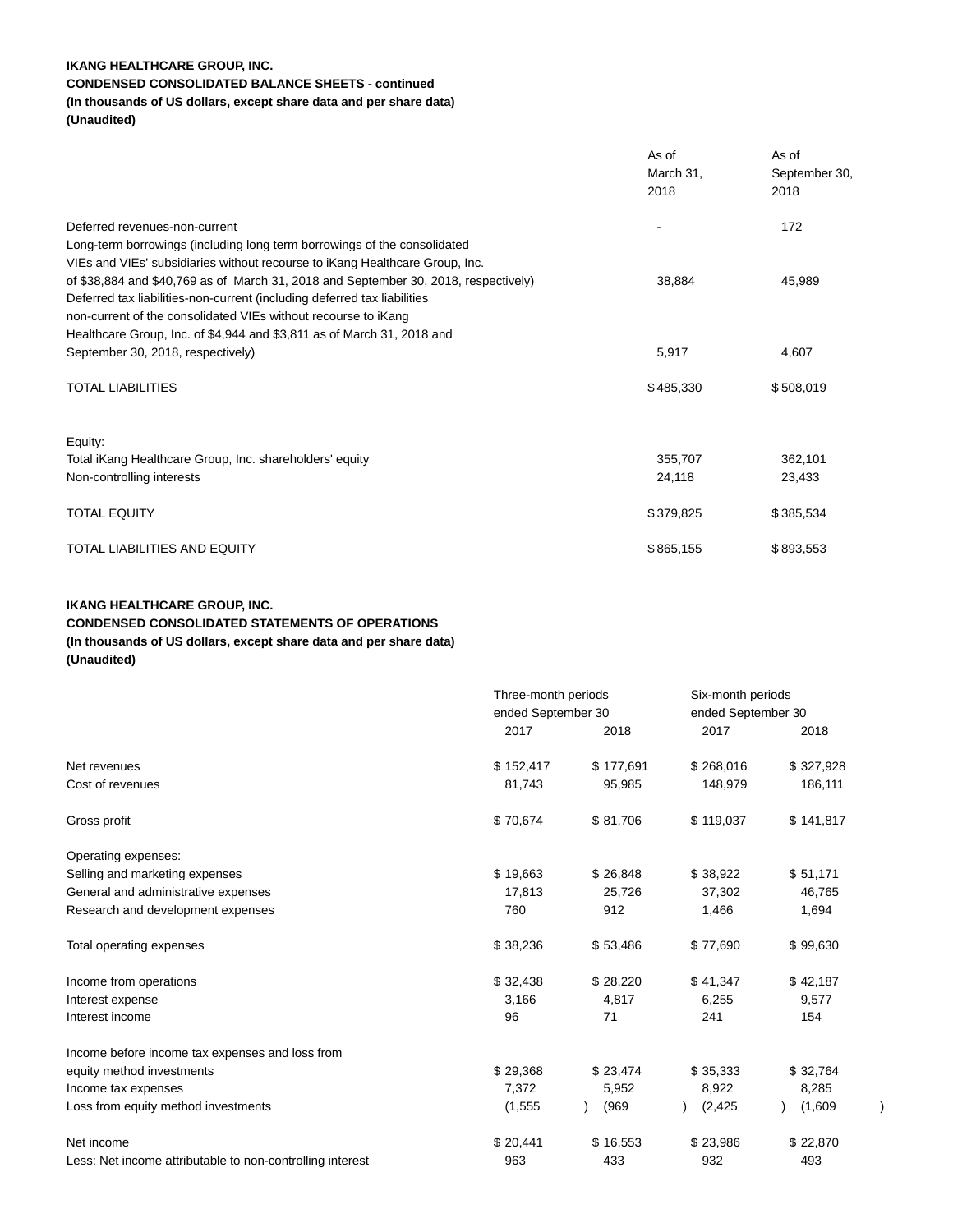| Net income attributable to iKang Healthcare Group, Inc.  | \$19,478   | \$16,120     | \$23,054   | \$22,377   |
|----------------------------------------------------------|------------|--------------|------------|------------|
| Net income attributable to common shareholders           |            |              |            |            |
| of iKang Healthcare Group, Inc.                          | \$19,478   | \$16,120     | \$23,054   | \$22,377   |
| Net income per share attributable to common shareholders |            |              |            |            |
| of iKang Healthcare Group, Inc.                          |            |              |            |            |
| Basic                                                    | \$0.57     | \$0.46       | \$0.67     | \$0.64     |
| <b>Diluted</b>                                           | \$0.56     | \$0.45       | \$0.67     | \$0.63     |
| Net income per ADS (one common share equals to two ADSs) |            |              |            |            |
| Basic                                                    | \$0.28     | \$0.23       | \$0.34     | \$0.32     |
| <b>Diluted</b>                                           | \$0.28     | \$0.22       | \$0.33     | \$0.31     |
| Weighted average shares used in calculating net income   |            |              |            |            |
| per common share                                         |            |              |            |            |
| Basic                                                    | 34,254,031 | 35, 113, 172 | 34,242,528 | 34,809,743 |
| <b>Diluted</b>                                           | 34,654,980 | 36,049,669   | 34,643,077 | 35,742,277 |

## **IKANG HEALTHCARE GROUP, INC.**

## **RECONCILIATION OF GAAP AND NON-GAAP RESULTS**

# **(In thousands of US dollars, except share data and per share data)**

| (Unaudited) |  |
|-------------|--|
|             |  |

|                                                                                                      | Three-month periods<br>ended September 30 |          | Six-month periods<br>ended September 30 |          |
|------------------------------------------------------------------------------------------------------|-------------------------------------------|----------|-----------------------------------------|----------|
|                                                                                                      | 2017                                      | 2017     | 2018                                    | 2018     |
| Income from operations<br>Add:                                                                       | \$32,438                                  | \$28,220 | \$41,347                                | \$42,187 |
| Share-based compensation expenses                                                                    | 389                                       | 234      | 773                                     | 526      |
| Non-GAAP operating income                                                                            | \$32,827                                  | \$28,454 | \$42,120                                | \$42,713 |
| Net income attributable to iKang Healthcare Group, Inc.<br>Add:                                      | \$19,478                                  | \$16,120 | \$23,054                                | \$22,377 |
| Share-based compensation expenses                                                                    | 389                                       | 234      | 773                                     | 526      |
| Non-GAAP net income                                                                                  | \$19,867                                  | \$16,354 | \$23,827                                | \$22,903 |
| Income from operations<br>Add:                                                                       | \$32,438                                  | \$28,220 | \$41,347                                | \$42,187 |
| Depreciation and amortization                                                                        | 10,372                                    | 10,349   | 20,580                                  | 21,674   |
| Share-based compensation expenses                                                                    | 389                                       | 234      | 773                                     | 526      |
| Non-GAAP EBITDA                                                                                      | \$43,199                                  | \$38,803 | \$62,700                                | \$64,387 |
| Non-GAAP net income attributable to common shareholders<br>of iKang Healthcare Group, Inc.           | \$19,867                                  | \$16,354 | \$23,827                                | \$22,903 |
| Non-GAAP net income per share attributable to common shareholders<br>of iKang Healthcare Group, Inc. |                                           |          |                                         |          |
| <b>Basic</b>                                                                                         | \$0.58                                    | \$0.47   | \$0.70                                  | \$0.66   |